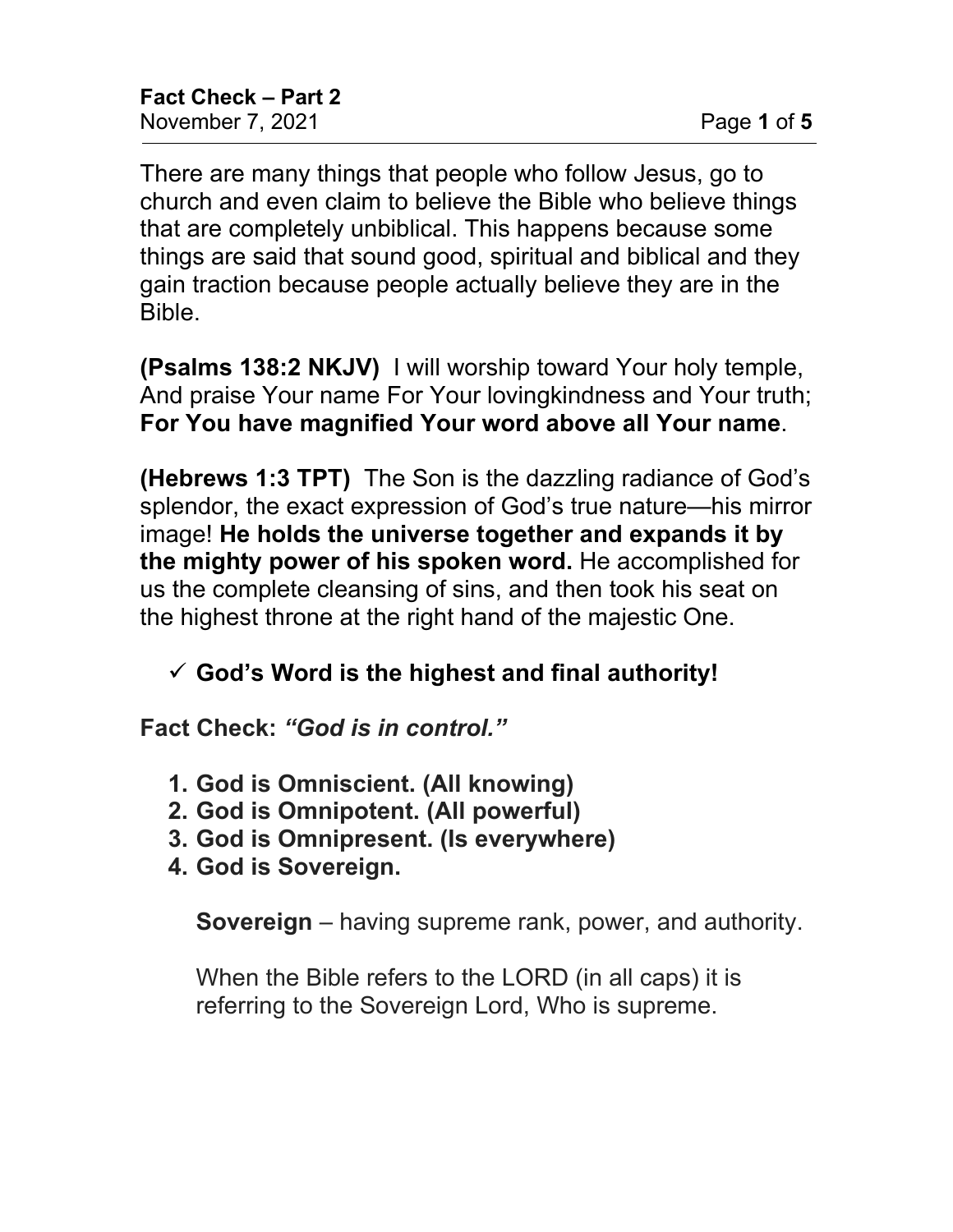Only Someone who is sovereign could make the following decision regarding man. Someone who is not sovereign could not make this decision.

## **God gave man complete control over His creation.**

**(Genesis 1:26-28 AMPC)** God said, Let Us [Father, Son, and Holy Spirit] make mankind in Our image, after Our likeness, **and let them have complete authority** over the fish of the sea, the birds of the air, the [tame] beasts, and over all of the earth, and over everything that creeps upon the earth. [Ps. 104:30; Heb. 1:2; 11:3.] (27) So God created man in His own image, in the image and likeness of God He created him; male and female He created them. [Col. 3:9, 10; James 3:8, 9.] (28) And God blessed them and said to them, Be fruitful, multiply, and fill the earth, and subdue it [using all its vast resources in the service of God and man]; **and have dominion** over the fish of the sea, the birds of the air, and over every living creature that moves upon the earth.

## **Adam gave control of the earth to Satan when he sinned.**

**(2 Corinthians 4:3-4 NLT)** (3) If the Good News we preach is hidden behind a veil, it is hidden only from people who are perishing. (4) Satan, who is the god of this world, has blinded the minds of those who don't believe. They are unable to see the glorious light of the Good News. They don't understand this message about the glory of Christ, who is the exact likeness of God.

**(Luke 4:6-7 NKJV)** And the devil said to Him, "All this authority I will give You, and their glory; for this has been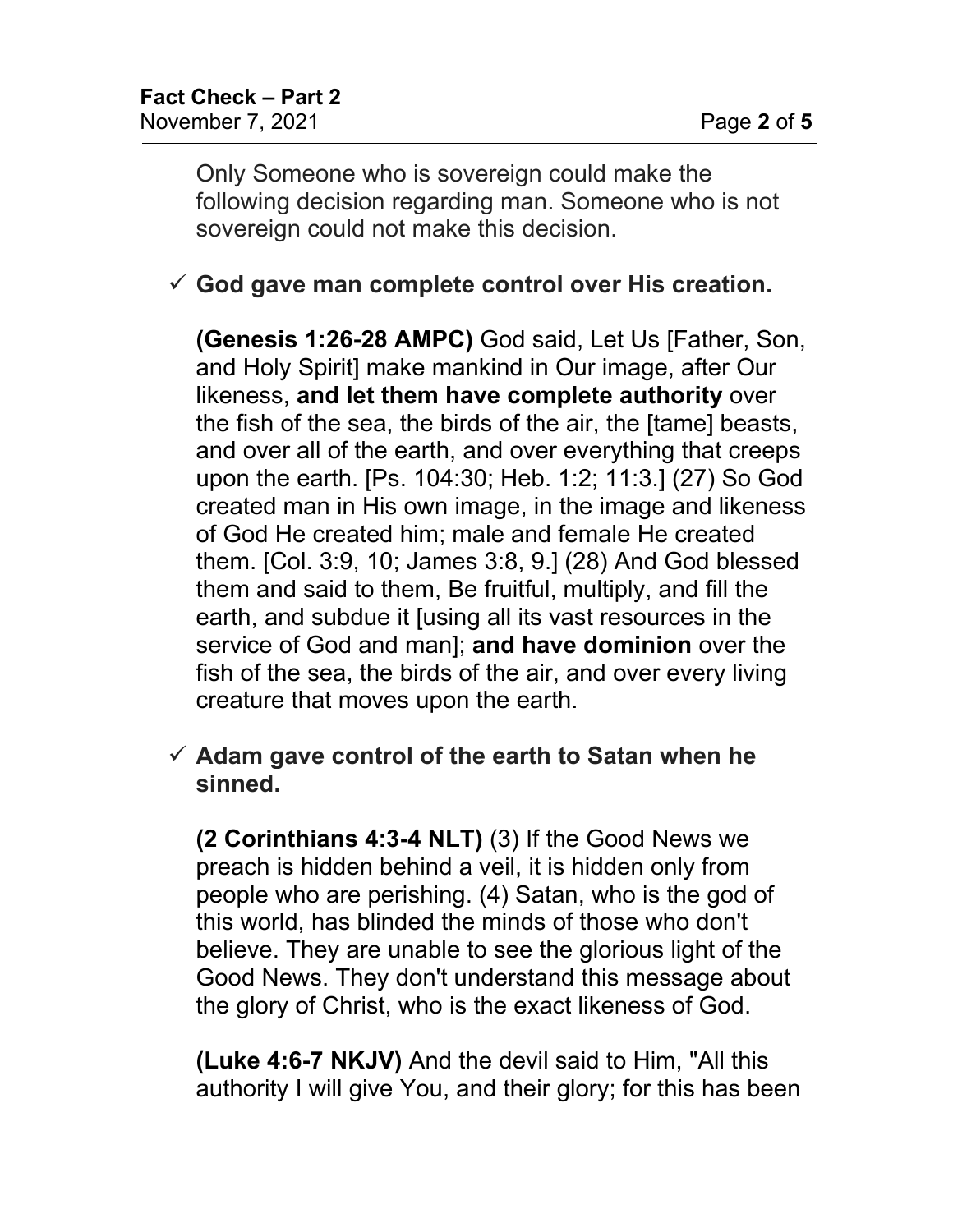delivered *(handed over)* to me, and I give it to whomever I wish. (7) Therefore, if You will worship before me, all will be Yours."

If the devil lied and Jesus did not know it, then this was not a genuine temptation. Satan did not lie and therefore it was a genuine temptation.

- **This was a temptation because this was part of the plan and one reason Jesus came to the earth - to eventually die to buy back what Adam had handed over to Satan.**
- **Jesus came to purchase and win back that control from Satan.**

**(Matthew 28:18-19 AMP)** Jesus approached and, breaking the silence, said to them, All authority (all power of rule) in heaven and on earth has been given to Me. (19) Go then and make disciples of all the nations, baptizing them into the name of the Father and of the Son and of the Holy Spirit,

**(Ephesians 1:17-23 NKJV)** that the God of our Lord Jesus Christ, the Father of glory, may give to you the spirit of wisdom and revelation in the knowledge of Him, (18) the eyes of your understanding being enlightened; that you may know what is the hope of His calling, what are the riches of the glory of His inheritance in the saints, (19) and what *is* the exceeding greatness of His power toward us who believe, according to the working of His mighty power (20) which He worked in Christ when He raised Him from the dead and seated *Him* at His right hand in the heavenly *places,* (21) far above all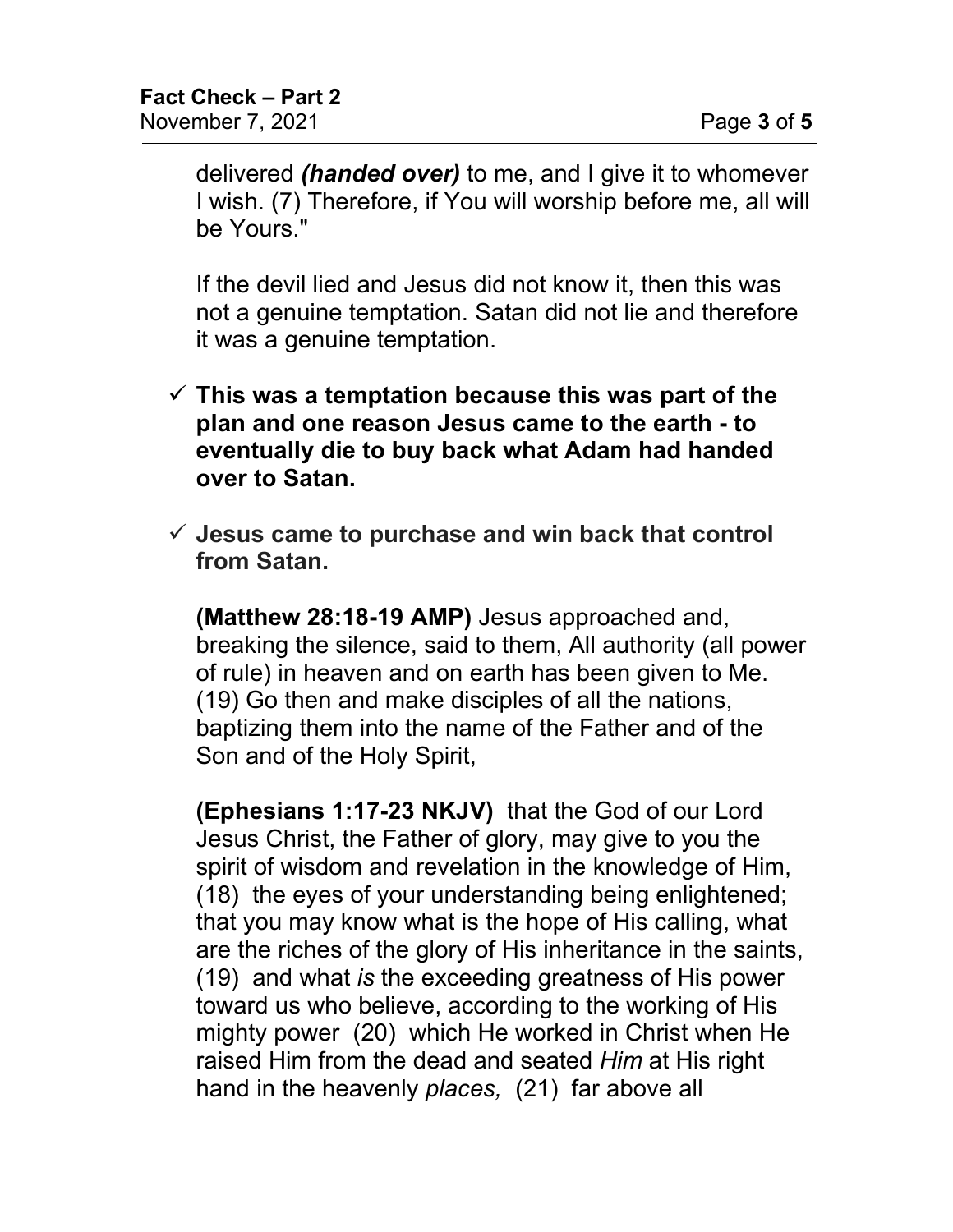principality and power and might and dominion, and every name that is named, not only in this age but also in that which is to come. (22) And He put all *things* under His feet, and gave Him *to be* head over all *things* to the church, (23) which is His body, the fullness of Him who fills all in all.

If we were raised up at the same time the Head was raised up, and all authority was conferred upon the Head, then it was also conferred upon His body which was raised up together with Him.

**(Ephesians 2:1-6 NKJV)** And you He made alive, who were dead in trespasses and sins, (2) in which you once walked according to the course of this world, according to the prince of the power of the air, the spirit who now works in the sons of disobedience, (3) among whom also we all once conducted ourselves in the lusts of our flesh, fulfilling the desires of the flesh and of the mind, and were by nature children of wrath, just as the others. (4) But God, who is rich in mercy, because of His great love with which He loved us, (5) even when we were dead in trespasses, made us alive together with Christ (by grace you have been saved), (6) and raised us up together, and made us sit together in the heavenly places in Christ Jesus,

 **We need to preach the Cross and have a Cross mindset but we need to balance it with a Throne mindset and understand that we were CRUCIFIED together with Him but we were also RAISED together with Him and we are SEATED together with Him in the Heavenlies.**